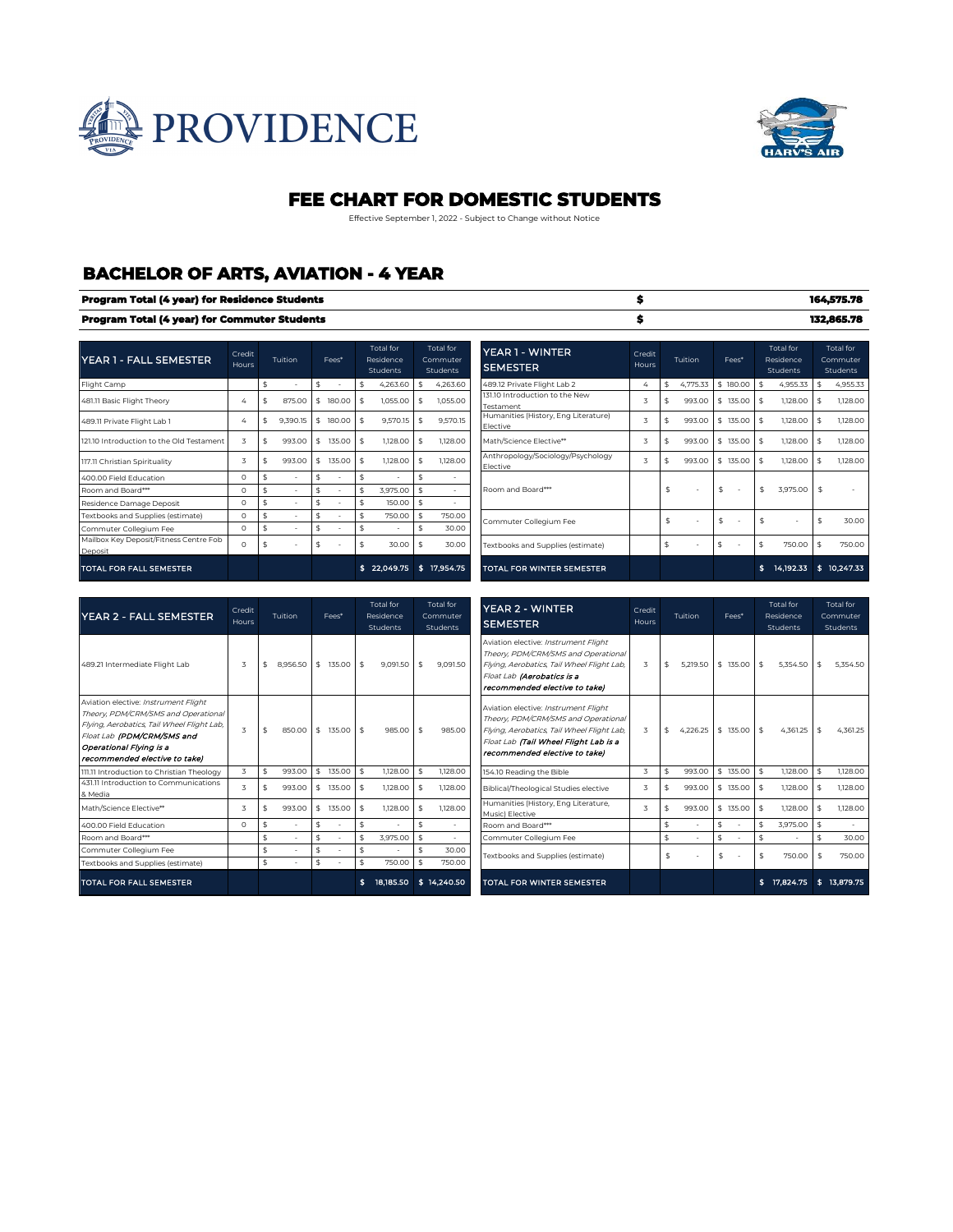| YEAR 3 - FALL SEMESTER                                                                                                                                                                                                                          | Credit<br>Hours | Tuition            | Fees*           | Total for<br>Residence<br>Students | <b>Total</b> for<br>Commuter<br>Students | <b>YEAR 3 - WINTER</b><br><b>SEMESTER</b>     | Credit<br><b>Hours</b> | Tuition         | Fees*        | Total for<br>Residence<br>Students | <b>Total</b> for<br>Commuter<br>Students |
|-------------------------------------------------------------------------------------------------------------------------------------------------------------------------------------------------------------------------------------------------|-----------------|--------------------|-----------------|------------------------------------|------------------------------------------|-----------------------------------------------|------------------------|-----------------|--------------|------------------------------------|------------------------------------------|
| Aviation elective: Instructor Flight<br>Training, Instrument Flight Theory,<br>PDM/CRM/SMS and Operational Flying,<br>Aerobatics, Tail Wheel Flight Lab, Float<br>Lab (Instructor Flight Training is an<br>example of an elective you can take) | $\Delta$        | \$<br>14.421.25    | 180.00 \$<br>\$ | 14.601.25                          | 14.601.25<br><b>S</b>                    | 489.42 Commercial Flight Lab                  | 3                      | 9.049.50<br>-\$ | 135,00<br>\$ | 9.184.50<br>\$                     | 9.184.50<br>\$                           |
| 489.41 Advanced Flight Theory                                                                                                                                                                                                                   | 6               | 875.00<br>-9       | \$270.00        | 1,145.00<br>-\$                    | 1.145.00<br>-\$                          | 489.43 Advanced Navigation Flight Lab         | 3                      | \$<br>6.791.40  | \$135.00     | 6.926.40<br>\$                     | 6.926.40<br>\$                           |
| Biblical/Theological Studies elective                                                                                                                                                                                                           | 3               | 993.00<br>\$       | 135,00 \$<br>\$ | 1,128.00                           | 1,128.00                                 | Biblical/Theological Studies elective         | 3                      | 993.00<br>\$    | $$135.00$ \$ | 1,128.00                           | \$<br>1,128,00                           |
| Arts/Science elective                                                                                                                                                                                                                           | 3               | 993.00<br>\$       | \$<br>135.00    | 1,128.00<br><b>S</b>               | 1,128,00                                 | Anthropology/Sociology/Psychology<br>elective | z                      | 993.00<br>\$    | \$135.00     | \$<br>1,128,00                     | 1,128.00<br>-\$                          |
| Music/Theatre elective                                                                                                                                                                                                                          | $\overline{z}$  | 993.00<br>\$       | 135.00<br>\$    | 1,128.00                           | 1,128.00<br>\$                           | Arts and Science elective                     | 3                      | 993.00<br>\$    | \$135.00     | 1,128,00<br>\$                     | \$<br>1,128,00                           |
| 400.00 Field Education                                                                                                                                                                                                                          | $\Omega$        | $\mathbf{\hat{z}}$ | Ŝ               | $\sim$                             | \$<br>$\sim$                             | Room and Board***                             |                        | \$              | \$           | 3.975.00<br>\$                     | \$<br>$\sim$                             |
| Room and Board***                                                                                                                                                                                                                               |                 |                    |                 | 3.975.00                           | l S                                      | Commuter Collegium Fee                        |                        | \$              |              | \$                                 | 30.00                                    |
| Commuter Collegium Fee                                                                                                                                                                                                                          |                 | \$                 | \$              | \$                                 | 30.00                                    | Textbooks and Supplies (estimate)             |                        | \$              | \$           | 750.00<br>\$                       | 750.00<br>-Ŝ                             |
| Textbooks and Supplies (estimate)                                                                                                                                                                                                               |                 | \$                 | \$              | 750.00                             | 750.00                                   |                                               |                        |                 |              |                                    |                                          |
| <b>TOTAL FOR FALL SEMESTER</b>                                                                                                                                                                                                                  |                 |                    |                 | \$23,855.25                        | 19,910.25<br>s.                          | <b>TOTAL FOR WINTER SEMESTER</b>              |                        |                 |              | \$24,219.90                        | \$20,274.90                              |

| YEAR 4 - FALL SEMESTER                            | Credit<br>Hours                                                                                                                            | Tuition        | Fees*        |                    | Total for<br>Residence<br>Students | Total for<br>Commuter<br>Students |             | YEAR 4 - WINTER<br><b>SEMESTER</b>    | Credit<br>Hours | Tuition                 | Fees*               | Total for<br>Residence<br>Students | Total for<br>Commuter<br>Students |
|---------------------------------------------------|--------------------------------------------------------------------------------------------------------------------------------------------|----------------|--------------|--------------------|------------------------------------|-----------------------------------|-------------|---------------------------------------|-----------------|-------------------------|---------------------|------------------------------------|-----------------------------------|
| 483.41 Multi-Engine Instrument Flight<br>Training | 4                                                                                                                                          | \$13,490.00    | $$180.00$ \$ |                    | 13,670.00                          | \$<br>13,670.00                   |             | 489.44 Advanced Instrument Flight Lab | 4               | \$<br>8,100.00 \$180.00 |                     | \$<br>8,280.00 \$                  | 8,280,00                          |
| 489.33 Multi Engine Flight Lab                    | 3                                                                                                                                          | \$<br>5.945.30 | $$135.00$ \$ |                    | $6,080.30$ \$                      | 6.080.30                          |             | Biblical/Theological Studies elective | 3               | \$                      | 993.00 \$ 135.00 \$ | $1,128.00$ \$                      | 1,128.0C                          |
| Biblical/Theological Studies elective             | 3                                                                                                                                          | 993.00         | \$<br>135.00 | $\hat{\mathbf{s}}$ | 1,128.00                           | 1,128,00                          |             | Arts and Science elective             | 3               | 993.00                  | \$<br>135.00        | \$<br>1,128.00 \$                  | 1.128.00                          |
| Arts and Science elective                         |                                                                                                                                            | 993.00         | \$<br>135.00 | $\hat{\mathbf{s}}$ | 1,128.00                           | 1,128.00                          |             | Open elective                         | 3               | 993.00                  | \$135.00            | 1,128.00                           | 1,128.0C                          |
| Professional Studies elective                     | 3                                                                                                                                          | 993.00         | \$135.00     | $\hat{\mathbf{s}}$ | 1,128,00                           | 1,128,00                          |             | Room and Board***                     |                 | \$                      |                     | 3.975.00                           |                                   |
| 400.00 Field Education                            | $\Omega$                                                                                                                                   |                | \$           |                    |                                    |                                   |             | Commuter Collegium Fee                |                 | \$                      | \$                  | ٠                                  | 30.OC                             |
| Room and Board***                                 |                                                                                                                                            |                | \$           |                    | 3.975.00                           | \$                                |             |                                       |                 |                         |                     |                                    |                                   |
| Commuter Collegium Fee                            | 30.00<br>\$<br>Textbooks and Supplies (estimate)<br>750.00<br>750.00<br>\$<br>\$27,859.30<br>\$23,914.30<br><b>TOTAL FOR FALL SEMESTER</b> |                |              | \$                 | \$                                 | \$<br>750.00 \$                   | 750.0C      |                                       |                 |                         |                     |                                    |                                   |
| Textbooks and Supplies (estimate)                 |                                                                                                                                            |                |              |                    |                                    |                                   |             |                                       |                 |                         |                     |                                    |                                   |
| <b>TOTAL FOR FALL SEMESTER</b>                    |                                                                                                                                            |                |              |                    |                                    | \$16,389.00                       | \$12,444.00 |                                       |                 |                         |                     |                                    |                                   |

\*Fees include internet, non-electrical parking and fitness centre membership

\*\*Science courses may have a lab fee in addition to the total course fee. See breakdown under Lab Fees below

\*\*\*Room and Board is for 7 days a week and meals for 3 meals a day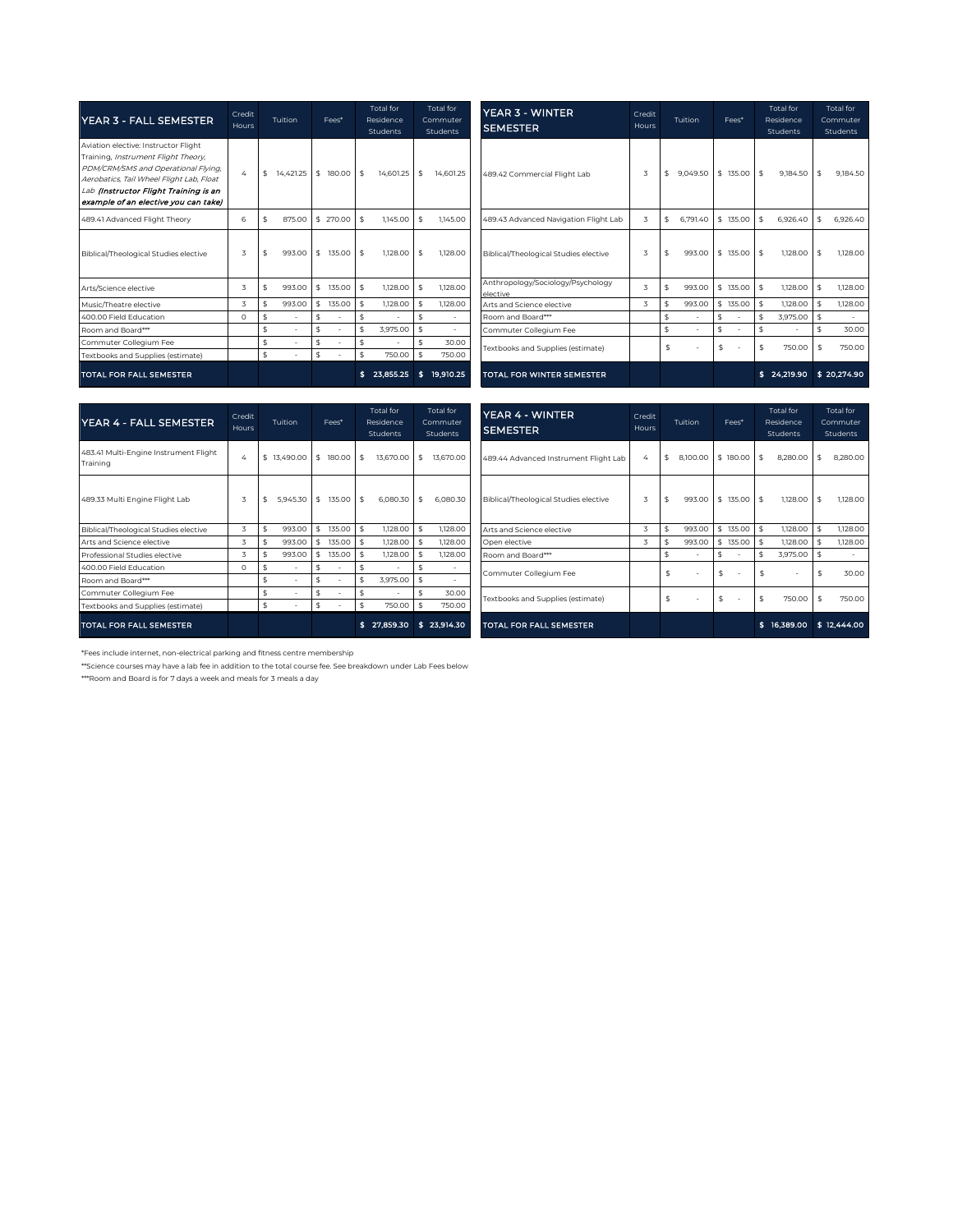# **BACHELOR OF ARTS, AVIATION - 3 YEAR**

| Program Total (3 year) for Residence Students |  |
|-----------------------------------------------|--|
| Program Total (3 year) for Commuter Students  |  |

 $\overline{\phantom{a}}$  $\blacksquare$ 

| YEAR 1 - FALL SEMESTER                            | Credit<br>Hours | Tuition      |     | Fees*  | Total for<br>Residence<br>Students |     | Total for<br>Commuter<br><b>Students</b> |                                               | YEAR 1 - WINTER<br><b>SEMESTER</b>               | Credit<br>Hours | Tuition        | Fees*                          |               | Total for<br>Residence<br>Students |    | Total for<br>Commuter<br><b>Students</b> |
|---------------------------------------------------|-----------------|--------------|-----|--------|------------------------------------|-----|------------------------------------------|-----------------------------------------------|--------------------------------------------------|-----------------|----------------|--------------------------------|---------------|------------------------------------|----|------------------------------------------|
| Flight Camp                                       |                 |              |     |        | 4,263.60                           |     | 4,263.60                                 |                                               | 489.12 Private Flight Lab 2                      | 4               | \$<br>4,775.33 | \$180.00                       | -\$           | 4,955.33                           |    | 4,955.33                                 |
| 481.11 Basic Flight Theory                        |                 | \$<br>875.00 | Ŝ.  | 180.00 | \$<br>1,055.00                     |     | 1,055.00                                 |                                               | 131.10 Introduction to the New<br>Testament      | 3               | \$<br>993.00   | \$135.00                       | $\frac{4}{5}$ | $1,128.00$ \$                      |    | 1,128.0C                                 |
| 489.11 Private Flight Lab 1                       | 4               | 9,390.15     | Ŝ.  | 180.00 | \$<br>9,570.15                     |     | 9.570.15                                 |                                               | Humanities (History, Eng Literature)<br>Elective | 3               | \$<br>993.00   | \$<br>135.00                   | \$            | $1,128.00$ \$                      |    | 1,128.00                                 |
| 121.10 Introduction to the Old Testament          |                 | 993.00       | -\$ | 135.00 | \$<br>1,128.00                     |     | 1,128.00                                 |                                               | Math/Science Elective**                          | 3               | 993.00         | \$135.00                       | -\$           | 1,128.00                           |    | 1,128.0C                                 |
| 117.11 Christian Spirituality                     | 3               | 993.00       |     | 135.00 | \$<br>1,128,00                     |     | 1,128,00                                 | Anthropology/Sociology/Psychology<br>Elective |                                                  | 3               | 993.00         | \$135.00                       | $\frac{4}{3}$ | $1.128.00$ \$                      |    | 1,128,00                                 |
| 400.00 Field Education                            | $\Omega$        |              |     |        | \$<br>$\sim$                       |     |                                          |                                               |                                                  |                 |                |                                |               |                                    |    |                                          |
| Room and Board***                                 |                 |              |     |        | \$<br>3,975.00                     | \$  | $\overline{\phantom{a}}$                 |                                               | Room and Board***                                |                 | \$             | \$<br>$\overline{\phantom{a}}$ | \$            | 3,975.00 \$                        |    |                                          |
| Residence Damage Deposit                          |                 |              |     |        | \$<br>150.00                       | \$  |                                          |                                               |                                                  |                 |                |                                |               |                                    |    |                                          |
| Textbooks and Supplies (estimate)                 |                 | \$           |     |        | \$<br>750.00                       | \$  | 750.00                                   |                                               | Commuter Collegium Fee                           |                 | \$             | \$<br>$\overline{\phantom{a}}$ | $\frac{4}{3}$ | ٠                                  | ፍ  | 30.OC                                    |
| Commuter Collegium Fee                            |                 | \$           |     |        | \$<br>٠                            |     | 30.00                                    |                                               |                                                  |                 |                |                                |               |                                    |    |                                          |
| Mailbox Key Deposit/Fitness Centre Fob<br>Deposit |                 | \$           |     |        | \$<br>30.00                        | \$  | 30.00                                    |                                               | Textbooks and Supplies (estimate)                |                 | \$             | \$                             |               | 750.00 \$                          |    | 750.0C                                   |
| <b>TOTAL FOR FALL SEMESTER</b>                    |                 |              |     |        | \$22,049.75                        | \$. | 17,954.75                                |                                               | <b>TOTAL FOR WINTER SEMESTER</b>                 |                 |                |                                |               | 14,192.33                          | ÷. | 10 247.33                                |

| Tuition  | Fees*        | Total for<br>Residence<br><b>Students</b> |     | Total for<br>Commuter<br><b>Students</b> | YEAR 1 - WINTER<br><b>SEMESTER</b>               | Credit<br>Hours | Tuition        | Fees*    | Total for<br>Residence<br>Students |     | <b>Total</b> for<br>Commuter<br><b>Students</b> |
|----------|--------------|-------------------------------------------|-----|------------------------------------------|--------------------------------------------------|-----------------|----------------|----------|------------------------------------|-----|-------------------------------------------------|
| ÷        | \$           | \$<br>4,263.60                            | \$  | 4,263.60                                 | 489.12 Private Flight Lab 2                      | 4               | \$<br>4.775.33 | \$180.00 | \$<br>4,955.33                     | \$  | 4,955.33                                        |
| 875.00   | \$<br>180.00 | \$<br>1,055.00                            | \$  | 1,055,00                                 | 131.10 Introduction to the New<br>Testament      | 3               | 993.00         | \$135.00 | \$<br>1,128.00                     | \$  | 1,128.00                                        |
| 9,390.15 | \$<br>180.00 | \$<br>9,570.15                            | \$  | 9.570.15                                 | Humanities (History, Eng Literature)<br>Elective | 3               | \$<br>993.00   | \$135.00 | \$<br>1,128.00                     | \$  | 1,128.00                                        |
| 993.00   | \$<br>135.00 | \$<br>1,128,00                            | \$  | 1,128,00                                 | Math/Science Elective**                          | 3               | \$<br>993.00   | \$135.00 | \$<br>1,128,00                     | \$  | 1,128.00                                        |
| 993.00   | \$<br>135.00 | \$<br>1,128.00                            | \$  | 1,128,00                                 | Anthropology/Sociology/Psychology<br>Elective    | 3               | \$<br>993.00   | \$135.00 | \$<br>1,128.00                     | \$  | 1,128.00                                        |
|          | \$           | \$<br>٠                                   | \$  |                                          |                                                  |                 |                |          |                                    |     |                                                 |
|          |              | \$<br>3.975.00                            | \$  |                                          | Room and Board***                                |                 | \$             | \$       | \$<br>3.975.00                     | \$  |                                                 |
| $\sim$   | \$           | \$<br>150.00                              | \$  |                                          |                                                  |                 |                |          |                                    |     |                                                 |
| ٠        | \$           | \$<br>750.00                              | \$  | 750.00                                   | Commuter Collegium Fee                           |                 | \$<br>٠        | \$       | \$                                 | \$  | 30.00                                           |
|          | \$           | \$<br>٠                                   | \$  | 30.00                                    |                                                  |                 |                |          |                                    |     |                                                 |
|          | \$           | \$<br>30.00                               | \$  | 30.00                                    | Textbooks and Supplies (estimate)                |                 | \$<br>٠        | \$       | \$<br>750.00                       | \$  | 750.00                                          |
|          |              | 22,049.75                                 | \$. | 17,954.75                                | <b>TOTAL FOR WINTER SEMESTER</b>                 |                 |                |          | \$<br>14, 192. 33                  | \$. | 10.247.33                                       |

**\$ 1 20,327.48 \$ 9 6,507.48**

| <b>YEAR 2 - FALL SEMESTER</b>                                                                                                                                                                                       | Credit<br>Hours |               | Tuition     |               | Fees*     |                          | Total for<br>Residence<br>Students |                    | Total for<br>Commuter<br>Students | <b>YEAR 2 - WINTER</b><br><b>SEMESTER</b>                                                                                                                                                           | Credit<br><b>Hours</b> |    | Tuition            | Fees*    |    | <b>Total</b> for<br>Residence<br>Students |               | Total for<br>Commuter<br>Students |
|---------------------------------------------------------------------------------------------------------------------------------------------------------------------------------------------------------------------|-----------------|---------------|-------------|---------------|-----------|--------------------------|------------------------------------|--------------------|-----------------------------------|-----------------------------------------------------------------------------------------------------------------------------------------------------------------------------------------------------|------------------------|----|--------------------|----------|----|-------------------------------------------|---------------|-----------------------------------|
| 489.21 Intermediate Flight Lab                                                                                                                                                                                      | 3               | \$            | 8.956.50 \$ |               | 135,00 \$ |                          | $9.091.50$ \$                      |                    | 9.091.50                          | Aviation elective: Instrument Flight<br>Theory, PDM/CRM/SMS and Operational<br>Flying, Aerobatics, Tail Wheel Flight Lab,<br>Float Lab (Aerobatics is a<br>recommended elective to take)            | 3                      | \$ | 5.219.50 \$ 135.00 |          | \$ | 5.354.50                                  |               | 5.354.50                          |
| Aviation elective: Instrument Flight<br>Theory, PDM/CRM/SMS and Operational<br>Flying, Aerobatics, Tail Wheel Flight Lab,<br>Float Lab (PDM/CRM/SMS and<br>Operational Flying is a<br>recommended elective to take) | 3               | $\frac{4}{3}$ | 850.00      | $\frac{4}{5}$ | 135,00 \$ |                          | 985.00                             | $\frac{1}{2}$      | 985.00                            | Aviation elective: Instrument Flight<br>Theory, PDM/CRM/SMS and Operational<br>Flying, Aerobatics, Tail Wheel Flight Lab,<br>Float Lab (Tail Wheel Flight Lab is a<br>recommended elective to takel | 3                      | \$ | 4.226.25           | \$135.00 | \$ | 4.361.25                                  | -\$           | 4.361.25                          |
| 111.11 Introduction to Christian Theology                                                                                                                                                                           | 3               |               | 993.00      | \$            | 135.00    |                          | 1,128,00                           | $\mathbf{\hat{S}}$ | 1,128,00                          | 154.10 Reading the Bible                                                                                                                                                                            | 3                      | Ŝ. | 993.00             | \$135.00 | \$ | 1,128,00                                  | Ŝ.            | 1,128,00                          |
| 431.11 Introduction to Communications<br>& Media                                                                                                                                                                    | 3               | \$            | 993.00      | -\$           | 135,00    | $\overline{\phantom{a}}$ | 1,128,00                           | - \$               | 1,128,00                          | Biblical/Theological Studies elective                                                                                                                                                               | 3                      | \$ | 993.00             | \$135,00 | \$ | 1,128,00                                  | - \$          | 1,128,00                          |
| Math/Science Elective**                                                                                                                                                                                             | 3               | \$            | 993.00      | \$.           | 135.00    |                          | 1,128,00                           |                    | 1,128,00                          | Humanities (History, Eng Literature,<br>Music) Elective                                                                                                                                             | 3                      | \$ | 993.00             | \$135.00 | \$ | 1,128,00                                  |               | 1,128,00                          |
| 400.00 Field Education                                                                                                                                                                                              | $\Omega$        | \$            |             | \$            | ٠         | \$                       |                                    | Ŝ.                 |                                   | Room and Board***                                                                                                                                                                                   |                        | \$ |                    | \$       | \$ | 3.975.00 \$                               |               | $\sim$                            |
| Room and Board***                                                                                                                                                                                                   |                 | \$            |             | \$            |           | \$                       | 3.975.00 \$                        |                    |                                   | Commuter Collegium Fee                                                                                                                                                                              |                        | \$ |                    | \$       | \$ |                                           | \$            | 30.00                             |
| Commuter Collegium Fee                                                                                                                                                                                              |                 | \$            | $\sim$      | \$            | ٠         | \$                       |                                    | \$                 | 30.00                             | Textbooks and Supplies (estimate)                                                                                                                                                                   |                        | \$ |                    | \$       | \$ | 750.00                                    | $\frac{4}{3}$ | 750.00                            |
| Textbooks and Supplies (estimate)                                                                                                                                                                                   |                 | \$            |             | \$            |           | \$                       | 750.00                             | <b>S</b>           | 750.00                            |                                                                                                                                                                                                     |                        |    |                    |          |    |                                           |               |                                   |
| <b>TOTAL FOR FALL SEMESTER</b>                                                                                                                                                                                      |                 |               |             |               |           |                          |                                    |                    | 18,185.50 \$ 14,240.50            | <b>TOTAL FOR WINTER SEMESTER</b>                                                                                                                                                                    |                        |    |                    |          |    | 17.824.75                                 |               | 13.879.75                         |

| YEAR 3 - FALL SEMESTER                                                                                                                                                                                                                          | Credit<br>Hours | Tuition          | Fees*                 | <b>Total</b> for<br>Residence<br>Students | <b>Total</b> for<br>Commuter<br><b>Students</b> | <b>YEAR 3 - WINTER</b><br><b>SEMESTER</b>     | Credit<br>Hours | Tuition        | Fees*    | <b>Total</b> for<br>Residence<br>Students | Total for<br>Commuter<br>Students |
|-------------------------------------------------------------------------------------------------------------------------------------------------------------------------------------------------------------------------------------------------|-----------------|------------------|-----------------------|-------------------------------------------|-------------------------------------------------|-----------------------------------------------|-----------------|----------------|----------|-------------------------------------------|-----------------------------------|
| Aviation elective: Instructor Flight<br>Training, Instrument Flight Theory,<br>PDM/CRM/SMS and Operational Flying,<br>Aerobatics, Tail Wheel Flight Lab, Float<br>Lab (Instructor Flight Training is an<br>example of an elective you can take) | 4               | 14.421.25<br>-\$ | 180.00 \$<br><b>S</b> | 14,601.25 \$                              | 14,601.25                                       | 489.42 Commercial Flight Lab                  |                 | 9.049.50<br>\$ | \$135.00 | 9,184.50<br>$\frac{1}{2}$                 | 9,184.50                          |
| 489.41 Advanced Flight Theory                                                                                                                                                                                                                   | 6               | 875.00<br>£.     | \$270.00              | $1,145.00$ \$<br>\$                       | 1,145.00                                        | 489.43 Advanced Navigation Flight Lab         |                 | 6.791.40<br>\$ | \$135.00 | 6,926.40<br>\$                            | 6.926.40                          |
| Biblical/Theological Studies elective                                                                                                                                                                                                           |                 | 993.00           | 135.00<br>S           | 1,128.00<br>\$                            | 1,128,00                                        | Biblical/Theological Studies elective         |                 | 993.00         | \$135.00 | 1,128.00                                  | 1,128.00                          |
| Arts/Science elective                                                                                                                                                                                                                           |                 | 993.00           | 135.00 \$<br>-S.      | $1.128.00$ \$                             | 1,128,00                                        | Anthropology/Sociology/Psychology<br>elective |                 | 993.00         | \$135.00 | 1,128,00                                  | 1,128,00                          |
| Music/Theatre elective                                                                                                                                                                                                                          |                 | 993.00           | 135.00                | $\frac{4}{3}$<br>1,128.00                 | 1,128.00<br>$\hat{\mathbf{s}}$                  | Arts and Science elective                     |                 | 993.00         | \$135.00 | 1,128.00                                  | 1,128.00                          |
| 400.00 Field Education                                                                                                                                                                                                                          | $\Omega$        |                  |                       | \$                                        | ۰                                               | Room and Board***                             |                 |                | \$       | 3,975.00                                  | $\sim$                            |
| Room and Board***                                                                                                                                                                                                                               |                 |                  | \$                    | 3,975.00 \$<br>\$                         | ٠                                               | Commuter Collegium Fee                        |                 | \$<br>٠        |          |                                           | 30.00                             |
| Commuter Collegium Fee                                                                                                                                                                                                                          |                 | \$               | \$                    | \$                                        | 30.00<br>\$                                     | Textbooks and Supplies (estimate)             |                 | \$             | \$       | 750.00<br>\$                              | 750.00<br>\$                      |
| Textbooks and Supplies (estimate)                                                                                                                                                                                                               |                 | ٠                | \$                    | \$<br>750.00                              | 750.00<br>\$                                    |                                               |                 |                |          |                                           |                                   |
| <b>TOTAL FOR FALL SEMESTER</b>                                                                                                                                                                                                                  |                 |                  |                       | 23,855.25                                 | 19,910.25<br>s.                                 | <b>TOTAL FOR WINTER SEMESTER</b>              |                 |                |          | \$24,219.90                               | \$20,274.90                       |

| edit<br><b>urs</b> | Tuition         | Fees*           | <b>Total</b> for<br>Residence<br><b>Students</b> |     | Total for<br>Commuter<br>Students | <b>YEAR 3 - WINTER</b><br><b>SEMESTER</b>     | Credit<br>Hours | Tuition        | Fees*    | <b>Total</b> for<br>Residence<br>Students |    | <b>Total</b> for<br>Commuter<br>Students |
|--------------------|-----------------|-----------------|--------------------------------------------------|-----|-----------------------------------|-----------------------------------------------|-----------------|----------------|----------|-------------------------------------------|----|------------------------------------------|
| 4                  | \$<br>14,421.25 | \$<br>180.00    | \$<br>14.601.25                                  | \$  | 14.601.25                         | 489.42 Commercial Flight Lab                  | 3               | \$<br>9.049.50 | \$135.00 | \$<br>9.184.50                            | Ŝ. | 9,184.50                                 |
| 6                  | \$<br>875.00    | \$270.00        | \$<br>1,145.00                                   | \$  | 1,145.00                          | 489.43 Advanced Navigation Flight Lab         | 3               | \$<br>6.791.40 | \$135.00 | \$<br>6,926.40                            | \$ | 6,926.40                                 |
| 3                  | \$<br>993.00    | \$<br>135.00 \$ | 1,128.00                                         | \$  | 1,128.00                          | Biblical/Theological Studies elective         | 3               | \$<br>993.00   | \$135.00 | \$<br>1,128.00                            | \$ | 1,128,00                                 |
| 3                  | \$<br>993.00    | \$<br>135,00 \$ | 1,128.00                                         | \$  | 1,128,00                          | Anthropology/Sociology/Psychology<br>elective | 3               | \$<br>993.00   | \$135.00 | \$<br>1,128,00                            | \$ | 1,128.00                                 |
| 3                  | \$<br>993.00    | \$<br>135.00 \$ | 1,128.00                                         | \$  | 1,128.00                          | Arts and Science elective                     | 3               | \$<br>993.00   | \$135.00 | \$<br>1,128.00                            | \$ | 1,128.00                                 |
| O                  | \$              | \$              | \$                                               | \$  |                                   | Room and Board***                             |                 | \$             | \$       | \$<br>3,975.00                            | \$ |                                          |
|                    | \$              | \$<br>٠         | \$<br>3,975.00                                   | \$  |                                   | Commuter Collegium Fee                        |                 | \$             | \$       | \$                                        | \$ | 30.00                                    |
|                    | \$              | \$<br>٠         | \$                                               | \$  | 30.00                             |                                               |                 | \$             | \$       | \$<br>750.00                              | \$ | 750.00                                   |
|                    | \$              | \$<br>٠         | \$<br>750.00                                     | \$  | 750.00                            | Textbooks and Supplies (estimate)             |                 |                |          |                                           |    |                                          |
|                    |                 |                 | 23,855.25                                        | \$. | 19,910.25                         | <b>TOTAL FOR WINTER SEMESTER</b>              |                 |                |          | \$24,219.90                               |    | \$20,274.90                              |